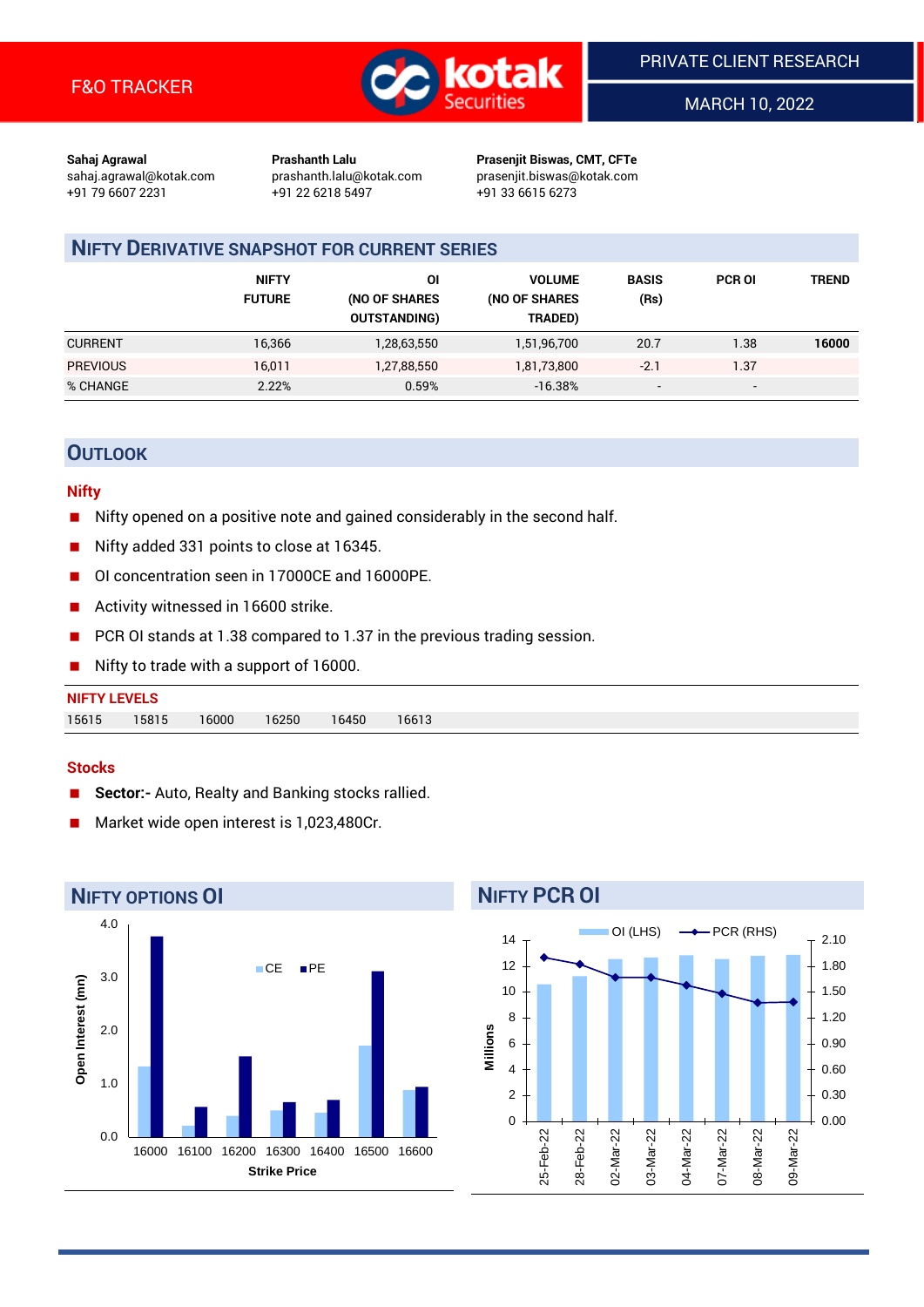# **FUTURE STATISTICS**

| <b>OI INCREASE</b> |       |             |                  | <b>OI DECREASE</b> |          |          |                  |
|--------------------|-------|-------------|------------------|--------------------|----------|----------|------------------|
| <b>SYMBOL</b>      | ΟI    | ΟI          | <b>PRICE CHG</b> | <b>SYMBOL</b>      | ΟI       | ΟI       | <b>PRICE CHG</b> |
|                    | (%)   | (SHARES)    | (%)              |                    | (%)      | (SHARES) | (%)              |
| <b>GSPL</b>        | 24.8% | 19,49,900   | 0.4%             | <b>DALBHARAT</b>   | $-13.7%$ | 611000   | 7.6%             |
| <b>APLLTD</b>      | 15.5% | 18,55,700   | 0.9%             | <b>POLYCAB</b>     | $-13.5%$ | 662100   | 0.3%             |
| <b>ATUL</b>        | 14.4% | 1,11,225    | $-1.4%$          | <b>CUB</b>         | $-12.9%$ | 10125200 | 3.0%             |
| <b>COFORGE</b>     | 13.3% | 5,82,600    | $-5.3%$          | <b>ALKEM</b>       | $-11.7%$ | 199600   | 0.3%             |
| <b>JKCEMENT</b>    | 13.2% | 4,61,125    | 3.1%             | ABB                | $-10.9%$ | 286500   | 0.4%             |
| <b>BALRAMCHIN</b>  | 11.5% | 77,72,800   | 2.9%             | <b>LALPATHLAB</b>  | $-9.8%$  | 777875   | 7.3%             |
| <b>GAIL</b>        | 10.8% | 2,73,21,900 | $-1.8%$          | <b>INDUSTOWER</b>  | $-8.4%$  | 21481600 | 4.0%             |
| <b>BOSCHLTD</b>    | 10.3% | 1.49.400    | $-3.1%$          | <b>PERSISTENT</b>  | $-7.8%$  | 422550   | 1.0%             |
| <b>METROPOLIS</b>  | 10.2% | 8,52,600    | 2.2%             | <b>PVR</b>         | $-7.3%$  | 2950343  | 3.0%             |
| <b>MCX</b>         | 9.5%  | 22,28,800   | 2.1%             | IGL                | $-6.8%$  | 16010500 | 2.7%             |

# **CASH STATISTICS**

| <b>TOP VOLUMES</b> |                      |              |              |  |  |  |  |
|--------------------|----------------------|--------------|--------------|--|--|--|--|
| <b>SYMBOL</b>      | <b>TRADED SHARES</b> | <b>VALUE</b> | <b>CLOSE</b> |  |  |  |  |
|                    | (QTY)                | (IN LAKHS)   |              |  |  |  |  |
| <b>ICICIBANK</b>   | 3,37,28,639          | 2,24,603     | 667          |  |  |  |  |
| <b>RELIANCE</b>    | 94,21,163            | 2,18,227     | 2.354        |  |  |  |  |
| <b>TATAMOTORS</b>  | 4,83,76,222          | 1,93,199     | 406          |  |  |  |  |
| <b>HDFCBANK</b>    | 1,15,67,347          | 1,55,884     | 1,371        |  |  |  |  |
| <b>SBIN</b>        | 3,23,31,325          | 1,44,021     | 452          |  |  |  |  |
| <b>AXISBANK</b>    | 2,04,38,651          | 1,36,898     | 674          |  |  |  |  |
| <b>HDFC</b>        | 61,14,047            | 1,33,286     | 2,194        |  |  |  |  |
| <b>MARUTI</b>      | 18,27,539            | 1,26,436     | 7,027        |  |  |  |  |
| <b>KOTAKBANK</b>   | 69.19.461            | 1,18,504     | 1.739        |  |  |  |  |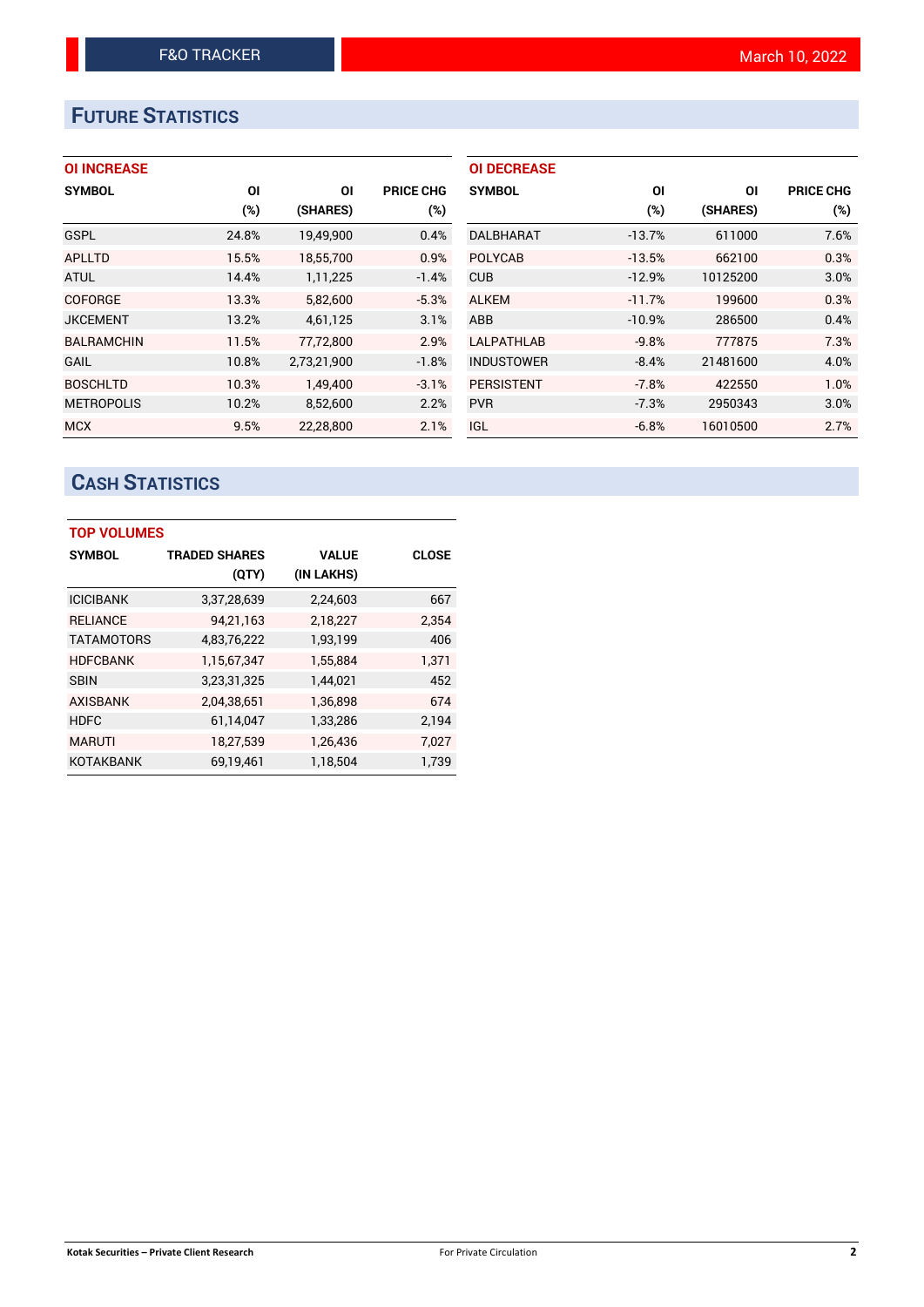# **OPTION STATISTICS**

## **SIGNIFICANT CALL OPEN INTEREST**

| <b>SYMBOL</b>     | <b>STRK</b>  | <b>OPTION</b> | <b>CLOSE</b> | <b>FUT</b>   | ΟI         |
|-------------------|--------------|---------------|--------------|--------------|------------|
|                   | <b>PRICE</b> | TYPE          | (RS)         | <b>CLOSE</b> | (SHARES)   |
| <b>NTPC</b>       | 135          | <b>CE</b>     | 1.5          | 132          | 350,66,400 |
| ONGC              | 200          | CE            | 2.3          | 173          | 166,24,300 |
| ONGC              | 190          | <b>CE</b>     | 3.6          | 173          | 88,85,800  |
| ONGC              | 180          | CE            | 5.6          | 173          | 83,77,600  |
| ONGC              | 185          | CE            | 4.5          | 173          | 71,14,800  |
| <b>TATAMOTORS</b> | 500          | CE            | 2.1          | 407          | 170,05,950 |
| <b>IOC</b>        | 120          | CE            | 2.9          | 115          | 71,89,000  |
| <b>NTPC</b>       | 140          | CE            | 0.8          | 132          | 97,12,800  |
| COALINDIA         | 200          | CE            | 3.9          | 187          | 57,28,800  |
| <b>BPCL</b>       | 360          | CE            | 7.1          | 343          | 37.62.000  |

## **SIGNIFICANT PUT OPEN INTEREST**

| <b>SYMBOL</b>     | <b>STRK</b><br><b>PRICE</b> | <b>OPTION</b><br>TYPE | <b>CLOSE</b><br>(RS) | <b>FUT</b><br><b>CLOSE</b> | ΟI<br>(SHARES) |
|-------------------|-----------------------------|-----------------------|----------------------|----------------------------|----------------|
| ONGC              | 170                         | PF                    | 6.0                  | 173                        | 41,04,100      |
| <b>HINDALCO</b>   | 550                         | PF                    | 7.2                  | 589                        | 29,60,550      |
| <b>ITC</b>        | 220                         | PF                    | 1.6                  | 230                        | 69,98,400      |
| <b>TATAMOTORS</b> | 400                         | PF                    | 17.2                 | 407                        | 42,60,750      |
| <b>HINDALCO</b>   | 560                         | <b>PE</b>             | 9.6                  | 589                        | 17,65,150      |
| <b>SBIN</b>       | 450                         | PF                    | 16.2                 | 452                        | 37.69.500      |
| <b>MARUTI</b>     | 7,000                       | <b>PE</b>             | 269.8                | 7,033                      | 1,40,200       |
| <b>ITC</b>        | 210                         | PF                    | 0.6                  | 230                        | 53,28,000      |
| <b>TATASTEEL</b>  | 1.200                       | <b>PE</b>             | 27.5                 | 1,260                      | 14,84,100      |
| <b>TATAMOTORS</b> | 350                         | <b>PE</b>             | 4.4                  | 407                        | 30,60,900      |

| SIGNIFICANT CALL OPEN INTEREST ADDITION |              |                              |            |        |              |  |  |
|-----------------------------------------|--------------|------------------------------|------------|--------|--------------|--|--|
| <b>SYMBOL</b>                           | <b>STRK</b>  | <b>OPTION</b><br><b>OPEN</b> |            | OI CHG | <b>CLOSE</b> |  |  |
|                                         | <b>PRICE</b> | TYPE                         | <b>INT</b> | (%)    | (Rs)         |  |  |
| <b>NTPC</b>                             | 147          | <b>CE</b>                    | 2,79,300   | 4800%  | 0.5          |  |  |
| <b>ICICIBANK</b>                        | 620          | <b>CE</b>                    | 5,06,000   | 1944%  | 61.9         |  |  |
| <b>MOTHERSUMI</b>                       | 147          | CE                           | 22,75,000  | 1657%  | 1.6          |  |  |
| <b>DELTACORP</b>                        | 275          | <b>CE</b>                    | 10.05.100  | 1224%  | 13.3         |  |  |
| <b>IOC</b>                              | 148          | <b>CE</b>                    | 1,62,500   | 733%   | 0.4          |  |  |
| <b>TATAMOTORS</b>                       | 360          | <b>CE</b>                    | 5,98,500   | 536%   | 53.8         |  |  |
| <b>BANDHANBNK</b>                       | 265          | СE                           | 3,85,200   | 355%   | 16.9         |  |  |
| ONGC                                    | 207          | <b>CE</b>                    | 2,07,900   | 350%   | 1.7          |  |  |
| <b>SUNPHARMA</b>                        | 890          | <b>CE</b>                    | 5,39,700   | 324%   | 12.7         |  |  |
| BATAINDIA                               | 1.840        | <b>CE</b>                    | 1,08,900   | 230%   | 40.3         |  |  |

| SIGNIFICANT PUT OPEN INTEREST ADDITION |                             |                              |                           |                      |                      |  |  |  |
|----------------------------------------|-----------------------------|------------------------------|---------------------------|----------------------|----------------------|--|--|--|
| <b>SYMBOL</b>                          | <b>STRK</b><br><b>PRICE</b> | <b>OPTION</b><br><b>TYPE</b> | <b>OPEN</b><br><b>INT</b> | <b>OI CHG</b><br>(%) | <b>CLOSE</b><br>(Rs) |  |  |  |
| <b>MANAPPURAM</b>                      | 92                          | <b>PE</b>                    | 1,23,000                  | 4000%                | 0.5                  |  |  |  |
| <b>SUNPHARMA</b>                       | 870                         | <b>PE</b>                    | 1,73,600                  | 978%                 | 21.2                 |  |  |  |
| <b>CIPLA</b>                           | 980                         | <b>PE</b>                    | 1,03,350                  | 591%                 | 25.6                 |  |  |  |
| <b>HCLTECH</b>                         | 1,060                       | <b>PE</b>                    | 2,77,200                  | 509%                 | 3.4                  |  |  |  |
| <b>SUNPHARMA</b>                       | 880                         | <b>PE</b>                    | 1,78,500                  | 467%                 | 26.9                 |  |  |  |
| <b>INDHOTEL</b>                        | 205                         | <b>PE</b>                    | 2.81.540                  | 289%                 | 7.7                  |  |  |  |
| <b>MANAPPURAM</b>                      | 122                         | <b>PE</b>                    | 1,68,000                  | 250%                 | 6.9                  |  |  |  |
| <b>SUNPHARMA</b>                       | 860                         | <b>PE</b>                    | 1,98,800                  | 230%                 | 16.3                 |  |  |  |
| AMBUJACEM                              | 220                         | <b>PE</b>                    | 1,02,000                  | 209%                 | 0.8                  |  |  |  |
| <b>M&amp;MFIN</b>                      | 125                         | <b>PE</b>                    | 7,12,000                  | 174%                 | 2.1                  |  |  |  |
| <b>GNFC</b>                            | 620                         | PE                           | 2,31,400                  | 174%                 | 26.8                 |  |  |  |

| <b>CALL OPTION VOLUMES</b> |                             |                              |                  |                      |  |  |  |  |
|----------------------------|-----------------------------|------------------------------|------------------|----------------------|--|--|--|--|
| <b>SYMBOL</b>              | <b>STRK</b><br><b>PRICE</b> | <b>OPTION</b><br><b>TYPE</b> | <b>CONTRACTS</b> | <b>CLOSE</b><br>(Rs) |  |  |  |  |
| <b>RELIANCE</b>            | 2,400                       | <b>CE</b>                    | 30,823           | 46.4                 |  |  |  |  |
| <b>RELIANCE</b>            | 2.300                       | <b>CE</b>                    | 28.819           | 100.1                |  |  |  |  |
| <b>RELIANCE</b>            | 2,500                       | <b>CE</b>                    | 16,998           | 18.5                 |  |  |  |  |
| <b>INFY</b>                | 1,800                       | <b>CE</b>                    | 13,958           | 54.9                 |  |  |  |  |
| <b>TATASTEEL</b>           | 1,300                       | <b>CE</b>                    | 13,814           | 35.1                 |  |  |  |  |
| <b>RELIANCE</b>            | 2,340                       | <b>CE</b>                    | 11,227           | 75.7                 |  |  |  |  |
| <b>WIPRO</b>               | 600                         | <b>CE</b>                    | 11,176           | 12.2                 |  |  |  |  |
| <b>TATASTEEL</b>           | 1,400                       | <b>CE</b>                    | 10.857           | 11.6                 |  |  |  |  |
| SBIN                       | 450                         | <b>CE</b>                    | 10.465           | 18.5                 |  |  |  |  |

INFY 1,820 CE 10,408 44.3

| <b>PUT OPTION VOLUMES</b> |              |               |                  |              |  |  |  |
|---------------------------|--------------|---------------|------------------|--------------|--|--|--|
| <b>SYMBOL</b>             | <b>STRK</b>  | <b>OPTION</b> | <b>CONTRACTS</b> | <b>CLOSE</b> |  |  |  |
|                           | <b>PRICE</b> | <b>TYPE</b>   |                  | (Rs)         |  |  |  |
| <b>RELIANCE</b>           | 2,300        | <b>PE</b>     | 10,911           | 43.4         |  |  |  |
| <b>RELIANCE</b>           | 2,200        | <b>PE</b>     | 10.029           | 20.5         |  |  |  |
| <b>INFY</b>               | 1,800        | <b>PE</b>     | 7,247            | 36.0         |  |  |  |
| <b>TATASTEEL</b>          | 1,200        | <b>PE</b>     | 5.859            | 27.5         |  |  |  |
| <b>RELIANCE</b>           | 2,100        | <b>PE</b>     | 5,198            | 9.9          |  |  |  |
| <b>SBIN</b>               | 440          | PF            | 4.698            | 12.3         |  |  |  |
| <b>TATASTEEL</b>          | 1,260        | <b>PE</b>     | 4,560            | 51.8         |  |  |  |
| <b>INFY</b>               | 1,700        | <b>PE</b>     | 4,243            | 11.8         |  |  |  |
| <b>HDFCBANK</b>           | 1,300        | <b>PE</b>     | 4,124            | 20.1         |  |  |  |
| <b>RELIANCE</b>           | 2,000        | PE            | 3,886            | 5.1          |  |  |  |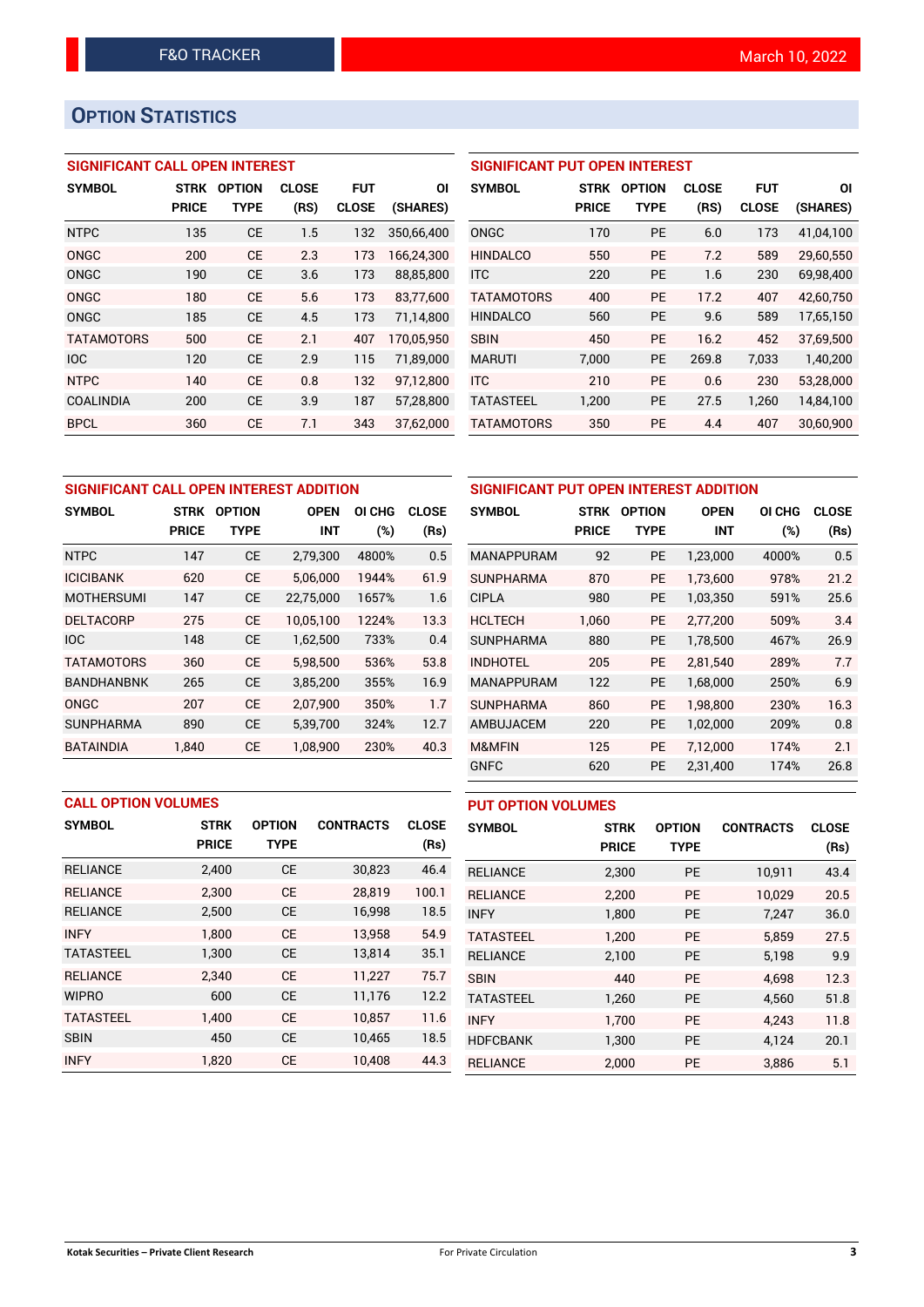### **RATING SCALE (PRIVATE CLIENT GROUP)**

- **BUY**  Stock/Index looks strong from the expiry/near term perspective and is expected to gain on the basis of technical and/or derivative parameters. Time frame is minimum of current expiry and in certain cases extend to the next series depending on the stock behaviour. Strict stop loss needs to be adhered to for every buy/long recommendation given.
- **SELL** Stock/Index looks weak from the expiry/near term perspective and is expected to gain on the basis of technical and/or derivative parameters. Time frame is minimum of current expiry and in certain cases extend to the next series depending on the stock behaviour. Strict stop loss needs to be adhered to for every sell/short recommendation given.

#### **FUNDAMENTAL RESEARCH TEAM (PRIVATE CLIENT GROUP)**

**Shrikant Chouhan Arun Agarwal Amit Agarwal, CFA Hemali Dhame** shrikant.chouhan@kotak.com arun.agarwal@kotak.com agarwal.amit@kotak.com Hemali.Dhame@kotak.com +91 22 6218 5408 +91 22 6218 6443 +91 22 6218 6439 +91 22 6218 6433

jatin.damania@kotak.com +91 22 6218 6440 +91 22 6218 6432 +91 80801 97299 +91 22 6218 6427

**Sumit Pokharna** Pankaj Kumar<br>Oil and Gas, Information Tech Construction, C sumit.pokharna@kotak.com pankajr.kumar@kotak.com +91 22 6218 6438 +91 22 6218 6434

**Jatin Damania Purvi Shah Rini Mehta K. Kathirvelu**

Construction, Capital Goods & Midcaps

Transportation, Paints, FMCG

Metals & Mining, Midcap Pharmaceuticals Pharmaceuticals Research Associate Support Executive<br>
iatin.damania@kotak.com purvi.shah@kotak.com rini.mehta@kotak.com k.kathirvelu@kotak.com

## **TECHNICAL RESEARCH TEAM (PRIVATE CLIENT GROUP)**

**Shrikant Chouhan Amol Athawale Sayed Haider** [shrikant.chouhan@kotak.com](mailto:shrikant.chouhan@kotak.com) [amol.athawale@kotak.com](mailto:amol.athawale@kotak.com) Research Associate +91 22 6218 5408 +91 20 6620 3350 [sayed.haider@kotak.com](mailto:sayed.haider@kotak.com)

+91 22 62185498

#### **DERIVATIVES RESEARCH TEAM (PRIVATE CLIENT GROUP)**

+91 79 6607 2231 +91 22 6218 5497 +91 33 6615 6273

**Sahaj Agrawal Prashanth Lalu Prasenjit Biswas, CMT, CFTe** [prasenjit.biswas@kotak.com](mailto:prasenjit.biswas@kotak.com)